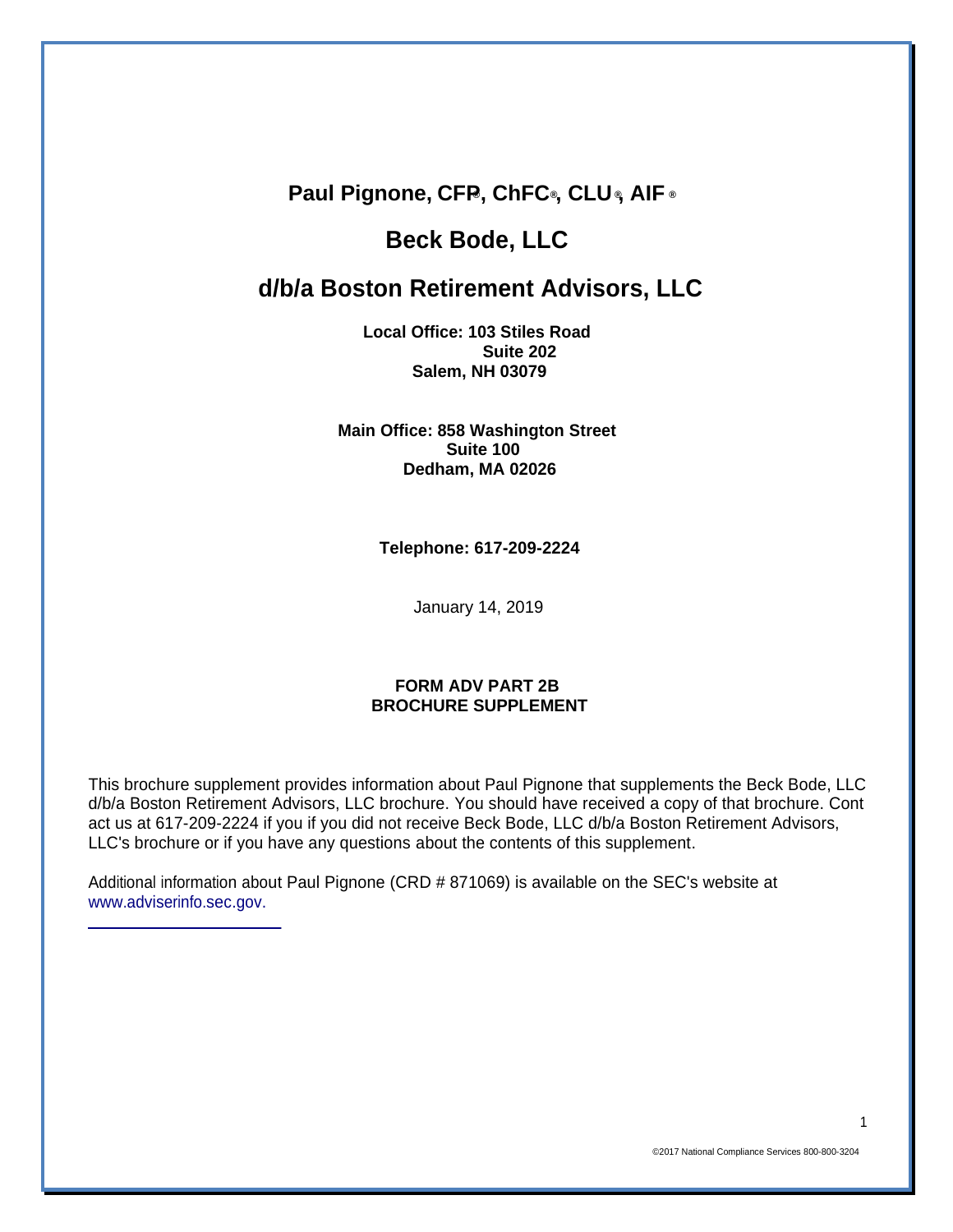# **Item 2 Educational Background and Business Experience**

### **Paul Pignone, CFP, ChFC, CLU, AIF**

*Year of Birth: 1948 Formal Education After High School:*

- Bryant and Stratton College, A.S., Business,1969
- Dakota State University, Attended, 1970
- Salem State College, B.B.A., Business Administration, 1972
- Accredited Investment Fiduciary, 2004
- Certified Financial Planner, CFP, 1985
- Chartered Financial Consultant, ChFC, 1984
- Chartered Life Underwriter, CLU, 1984

#### *Business Background*:

- Beck Bode, LLC, Investment Adviser Representative, 7/2018 Present
- Boston Retirement Advisors LLC, Managing Member, 6/1996 to Present

#### *Certifications:* **CFP, ChFC, CLU**

**The CERTIFIED FINANCIAL PLANNER ™, CFP<sup>®</sup> and federally registered CFP (with flame design)** ® marks (collectively, the "CFP marks") are professional certification marks granted in the United States by Certified Financial Planner Board of Standards, Inc. ("CFP Board").

The CFP ©certification is a voluntary certification; no federal or state law or regulation requires financial planners to hold CFP certification. It is recognized in the United States and a number of other ® Currently, more than 71,000 individuals have obtained CFP certification in the United States. countries for its (1) high standard of professional education; (2) stringent code of conduct and standards of practice; and (3) ethical requirements that govern professional engagements with clients.

® To attain the right to use the CFP marks, an individual must satisfactorily fulfill the following requirements:

- Education Complete an advanced college-level course of study addressing the financial planning subject areas that CFP Board's studies have determined as necessary for the competent and professional delivery of financial planning services, and attain a Bachelor's Degree from a regionally accredited United States college or university (or its equivalent from a foreign university). CFP Board's financial planning subject areas include insurance planning and risk management, employee benefits planning, investment planning, income tax planning, retirement planning, and estate planning;
- Examination Pass the comprehensive CFP Certification Examination. The examination includes case studies and client scenarios designed to test one's ability to correctly diagnose financial planning issues and apply one's knowledge of financial planning to real world circumstances;
- Experience Complete at least three years of full-time financial planning-related experience (or the equivalent, measured as 2,000 hours per year); and
- ® documents outlining the ethical and practice standards for CFP professionals. • Ethics - Agree to be bound by CFP Board's *Standards of Professional Conduct*, a set of

requirements in order to maintain the right to continue to use the CFP marks: Individuals who become certified must complete the following ongoing education and ethics

• Continuing Education - Complete 30 hours of continuing education hours every two years,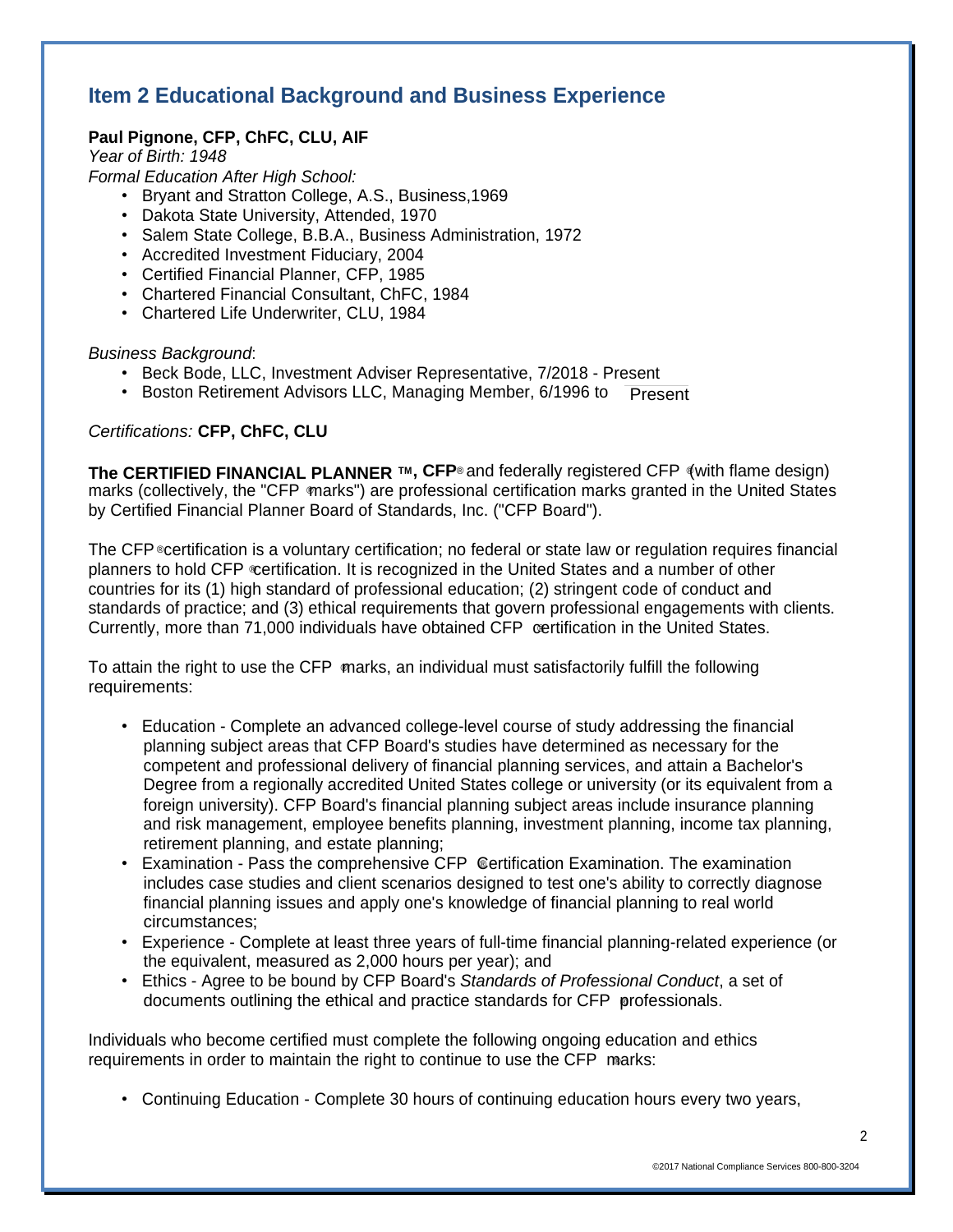including two hours on the *Code of Ethics* and other parts of the S*tandards of Professional Conduct*, to maintain competence and keep up with developments in the financial planning field; and

The *Standards* prominently require that CFP professionals provide financial planning services at a fiduciary standard of care. This means CFP professionals must provide financial planning • Ethics - Renew an agreement to be bound by the *Standards of Professional Conduct*. services in the best interests of their clients.

CFP®professionals who fail to comply with the above standards and requirements may be subject to CFP® certification. CFP Board's enforcement process, which could result in suspension or permanent revocation of their

**® ® Chartered Financial Consultant (ChFC ) -** This designation is issued by The American College and is granted to individuals who have at least three years of full-time business experience within the five years preceding the awarding of the designation. The candidate is required to take seven mandatory courses which include the following disciplines: financial, insurance, retirement and estate planning; income taxation, investments and application of financial planning; as well as two elective courses involving the application of the aforementioned disciplines. Each course has a final proctored exam and once issued, the individual is required to submit 30 hours of continuing education every two years.

#### **® ® Chartered Life Underwriter (CLU )**

This designation is issued by The American College and is granted to individuals who have at least three years of full-time business experience within the five years preceding the awarding of the designation. The candidate is required to take a series of mandatory courses which include, for example, the following: insurance planning, life insurance law, fundamentals of estate planning, planning for business owners, income taxation, group benefits, planning for retirement needs, and investments. Each course has a final proctored exam and once issued, the individual is required to submit 30 hours of continuing education every two years.

**Accredited Investment Fiduciary (AIF® ):** The AIF designation certifies that the recipient has specialized knowledge of fiduciary standards of care and their application to the investment management process. To receive the AIF designation, individuals must complete a training program, successfully pass a comprehensive, closed-book final examination under the supervision of a proctor and agree to abide by the AIF Code of Ethics. In order to maintain the AIF designation, the individual must annually renew their affirmation of the AIF Code of Ethics and complete six hours of continuing education credits. The certification is administered by the Center for Fiduciary Studies, LLC (a Fiduciary360 (fi360) company)

## **Item 3 Disciplinary Information**

Form ADV Part 2B requires disclosure of certain criminal or civil actions, administrative proceedings, and self-regulatory organization proceedings, as well as certain other proceedings related to suspension or revocation of a professional attainment, designation, or license. Mr. Paul Pignone has no required disclosures under this item.

### **Item 4 Other Business Activities**

Paul Pignone is not actively engaged in any other business or occupation (investment-related or otherwise) beyond his capacity as Investment Adviser Representative of Beck Bode, LLC. Moreover, Mr. Pignone does not receive any commissions, bonuses or other compensation based on the sale of securities or other investment products.